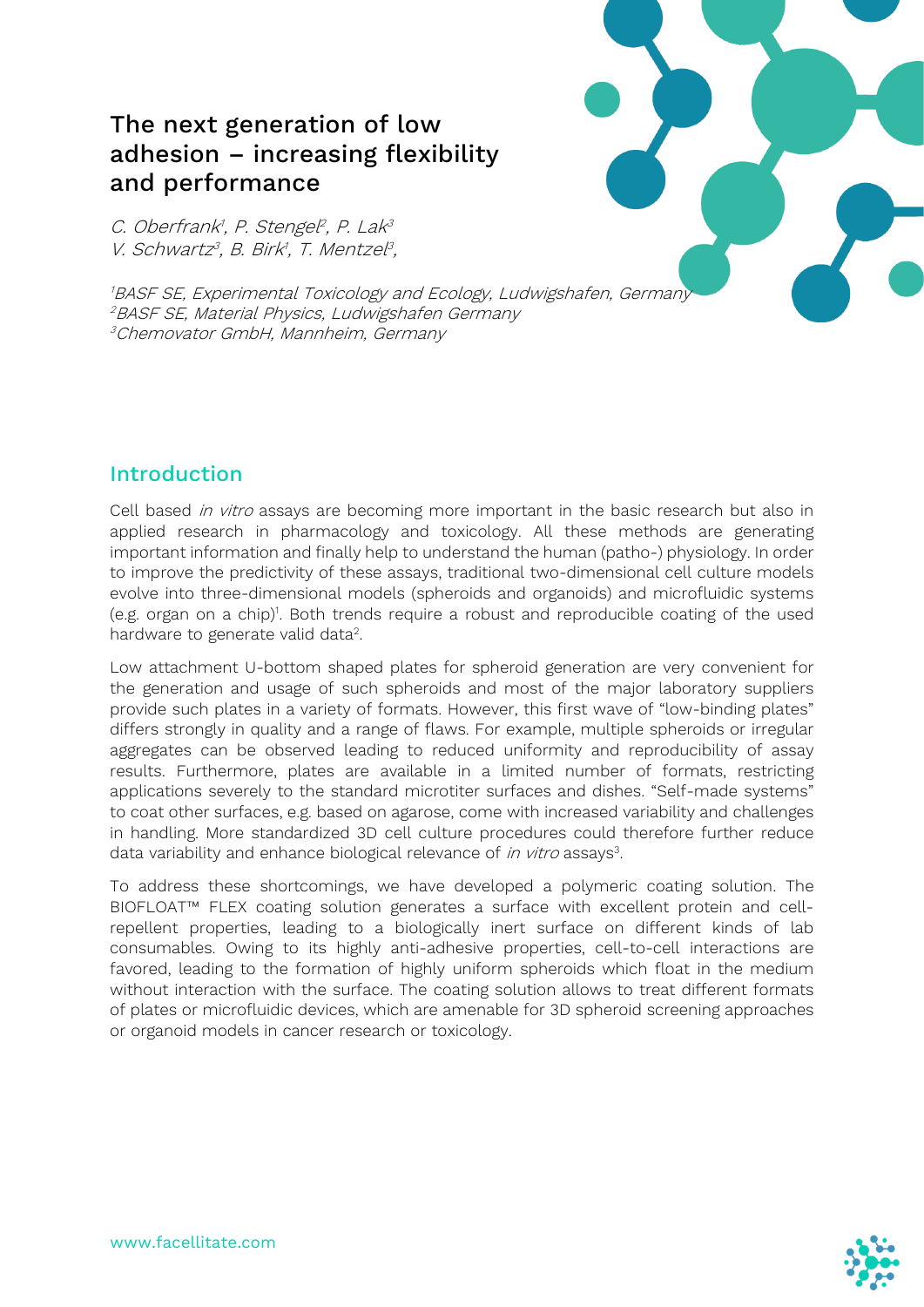## Results

### The BIOFLOAT™ FLEX coating solution passivates plastic and glass surfaces

The aim was to develop a polymer solution that i) rapidly and strongly binds to the surface without any complex pretreatment of the surface, that (ii) is highly protein and cell-repellent, better than previously available systems and that iii) is stable under cell culture conditions.



Fig. 1 Reduction of unspecific protein binding. The QCM detects mass changes of a sensor surface due to the binding of protein. Such protein adsorption is found in all materials tested including plastic and glass materials. In contrast, after coating the surface using BIOFLOAT FLEX coating solution, protein binding is significantly reduced.

After optimizing the polymer chemistry and composition, the physical properties of the coated surfaces were initially characterized using a Quartz-Crystal Microbalance (QCM), which detects the kinetics of mass adsorption and allows to precisely monitor the coating process. Hereby, a strong adsorption of the BIOFLOAT™ FLEX coating solution to polystyrene was detected already seconds after passing the solution through the flow cell. The adsorbed polymer layer of about 600 ng / cm2 corresponds to a monolayer of polymer molecule. Accordingly, the polymer-coated surface will not affect the geometry of the device. This is of importance, in particular for microfluidic devices since the diameter and flow rate of the microfluidic channels will not be changed by the deposition of such a layer.

The protein repellency of the BIOFLOAT™ FLEX coating solution was analyzed on different commonly used substrate materials such as polystyrene, quartz glass, polycarbonate and polyethylene. To this end, a casein solution was introduced into the QCM flow cell as a model protein to monitor the protein loading on the surfaces. The control experiments clearly showed that casein adsorbs to all materials tested in the absence of any other coating. However, once the surfaces were passivated with the BIOFLOAT™ FLEX coating solution, protein adsorption was fully prevented as can be seen from the minimal mass loadings in the QCM study.

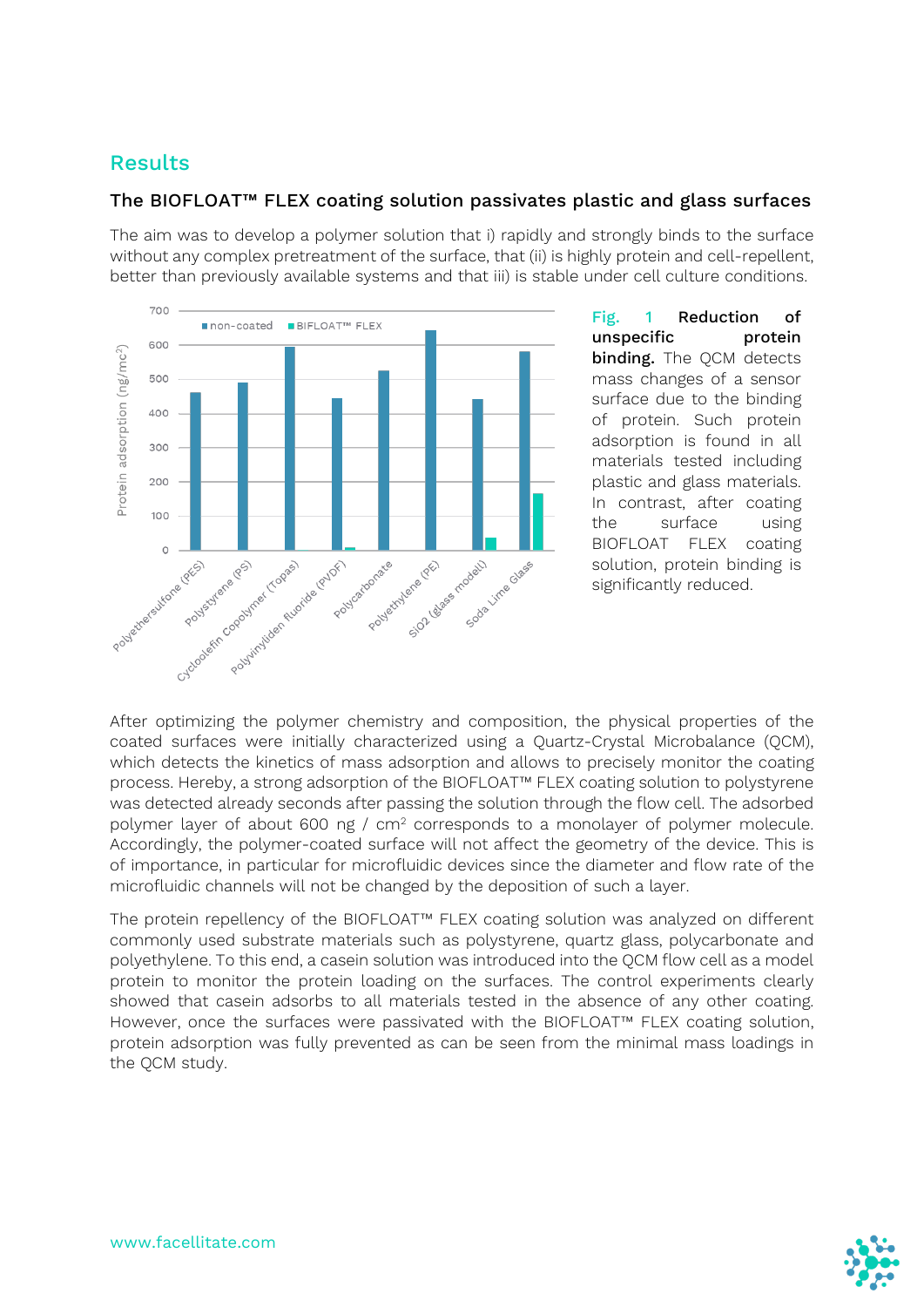### Using BIOFLOAT™ surfaces for spheroid generation

Motivated by this result, the BIOFLOAT™ FLEX coating solution was evaluated on U-shaped polystyrene 96 well plates for the generation of spheroids. Since fibroblast cells are known to be strongly adherent to cell culture consumables, they were used as model cell line to evaluate the cell-repellent nature of the BIOFLOAT™ FLEX coating solution.

The plates were passivated simply by adding the BIOFLOAT™ FLEX coating solution to the well for three minutes, followed by aspiration of the liquid. After a short drying step of 30 min, cells were seeded into each well. Immediately, the cells started to settle and to form round aggregates. After a few hours, robust and compact spheroids had formed, displaying a very regular and round shape with a size correlating to the seeding density of the cell (Fig. 2). While only one well is shown for illustration, identical spheroids formed in all treated wells (n=84). In contrast, cells grown in the remaining not-coated control wells strongly adhered to the bottom to form a confluent layer as expected.



Fig 2 Formation of spheroids on BIOFLOAT<sup>™</sup> coated wells. Perfectly round shaped spheroids are formed already hours after seeding between 700 to 6000 cells. Microscopic evaluation was performed 3 days post seeding. The size of the spheroids correlates with seeding density.

#### The BIOFLOAT™ FLEX coating solution passivates within a few seconds, avoiding long incubation steps

The QCM data showed an extremely fast adsorption of the polymer (not shown), which prompted us to test also short incubation time points for the absorption to the polystyrene plate. The coating and incubation time was investigated by applying the coating solution to non-treated polystyrene surfaces from 1 second to a few minutes.

A coating contact between the BIOFLOAT™ FLEX coating solution and the surface for one second is sufficient to generate a fully functional ultra-low adhesion surface.

These results demonstrate the ease and stability of the surface treatment. Any substrate or device can be conveniently passivated by simple and short rising or pipetting ("zip-spit"). Finally, when coating multiwell plates, an incubation period of 3 minutes is recommended, which corresponds to the duration in which the coating can be pipetted conveniently into each well.

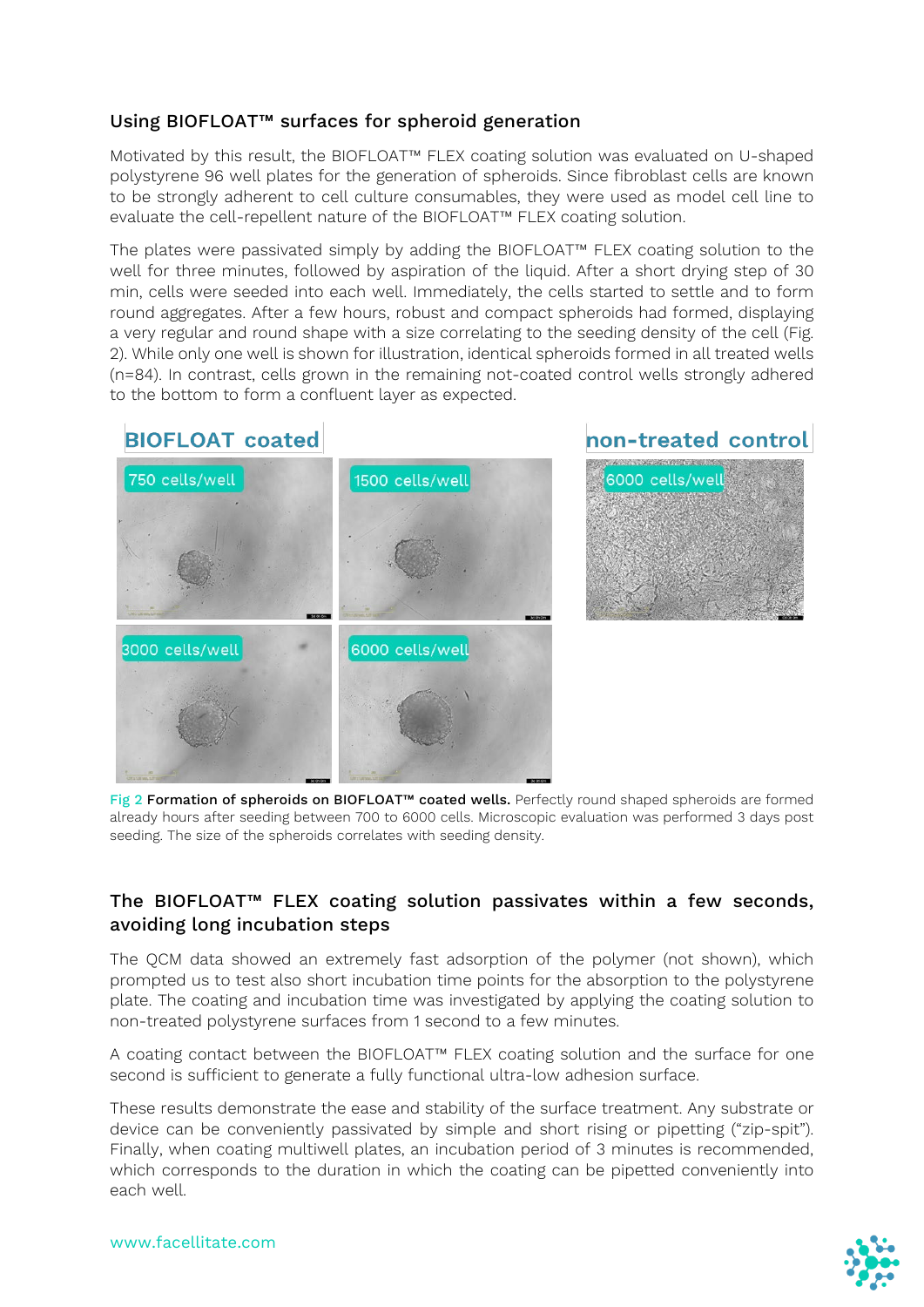

Fig 3 Coating kinetics of U-bottom polystyrene plates which had been coated for different time periods with BIOFLOAT™ FLEX coating solution before seeding cells for spheroid generation.

#### BIOFLOAT™ FLEX coated plates generate faster and more regular spheroids than benchmark products

After successful validation of the layer formation on plastics and glass, the BIOFLOAT™ FLEX coated plates were benchmarked against common low adhesion plates for spheroid and organoid generation. Fibroblasts were cultivated on BIOFLOAT™ FLEX coated 96 well plates in comparison to benchmark low-adhesion plates. Morphological characterization of the spheroids over a period of 3 days displayed a rapid and reliable spheroid formation in each well for the BIOFLOAT™ treated surface. In contrast, irregular aggregate formation was observed on some of the benchmark surfaces, which could not be washed away, indicating a high number of adhesion points (Fig. 4). The morphological evolution over time was then further characterized including the early stages of spheroid formation.



Fig. 4 Comparison of available low adhesion surfaces: Four different commercially available low adhesion plates were compared to BIOFLOAT™ FLEX coated plates using fibroblast cells. Two of the plates generated additional cell aggregates around the main spheroid (benchmark 3 and 4). The remaining plates generated a single spheroid in most of the wells.

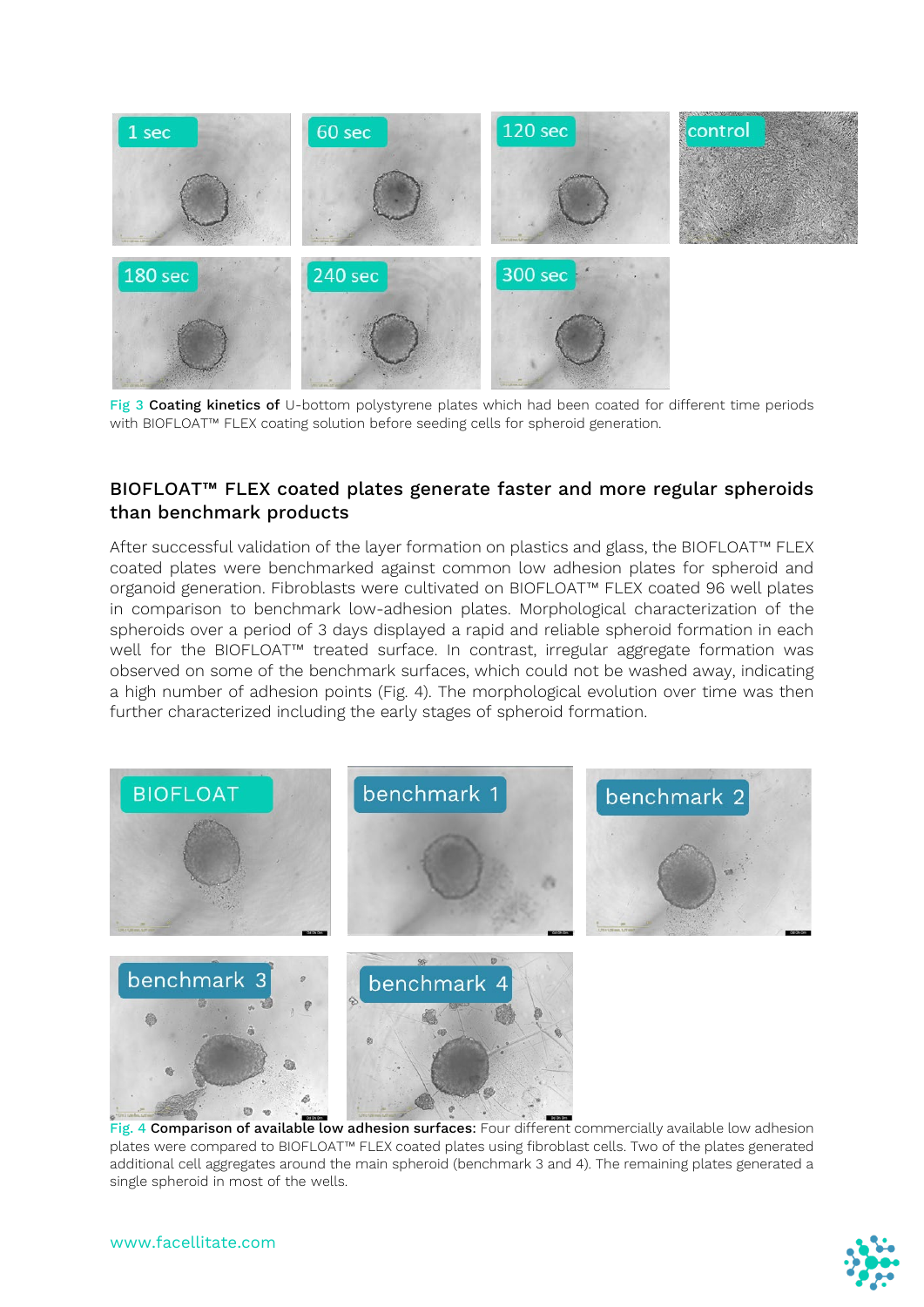Cell aggregation quickly started after seeding and completed within 8 hours to deliver one single, compact spheroid on the BIOFLOAT<sup>™</sup> FLEX coated plates, similar to benchmark 1. In contrast, the cell aggregation on benchmark 2 was significantly slower and the evolution over time yielded less defined aggregates (Fig. 5). Finally, the circularity analysis of cell aggregates grown on BIOFLOAT™ FLEX coated surfaces revealed an extremely regular growth with increasing circularity over time to deliver highly uniform spheroids for perfect data consistency.



Fig. 5 Generation of spheroids over time: continuous monitoring of spheroid generation, including shape of spheroids and number of wells with single spheroids, reveals that cell spheroids grown on BIOFLOAT™ FLEX coated plates are generated faster and have a very regular shape.

#### BIOFLOAT™ FLEX coated plates are more robust than benchmark products

Besides the low adhesion performance we wanted to ensure that the coating also performs in different assay setups, including multiple washing steps or long-term incubation. In order to simulate repetitive media exchange, the influence of multiple washing steps on spheroid formation was evaluated with PBS buffer solution and compared with product benchmark 1. While BIOFLOAT™ FLEX coated plates could sustain a total of 12 washing cycles and still generate compact round spheroids, a performance loss was observed for the competitor benchmark 1 (Fig. 6)

Further, the scratch<br>resistance of the resistance of the BIOFLOAT™ FLEX coated plates was investigated in comparison to benchmark 1. Surprisingly, the performance of the competitor benchmark 1 heavily dropped when scratched with a standard pipette tip (Fig. 7). Vulnerability to physical damage was particularly visible when increasing the physical stress to the surface. Interestingly, the BIOFLOAT™ FLEX coating stayed intact even under these harsh conditions. (Fig. 7).



Fig. 6 Washing stability of BIOFLAT™ FLEX coated surfaces: In contrast to benchmark products, the BIOFLOAT surface generated singular spheroids even after 12 washing cycles with PBS buffer

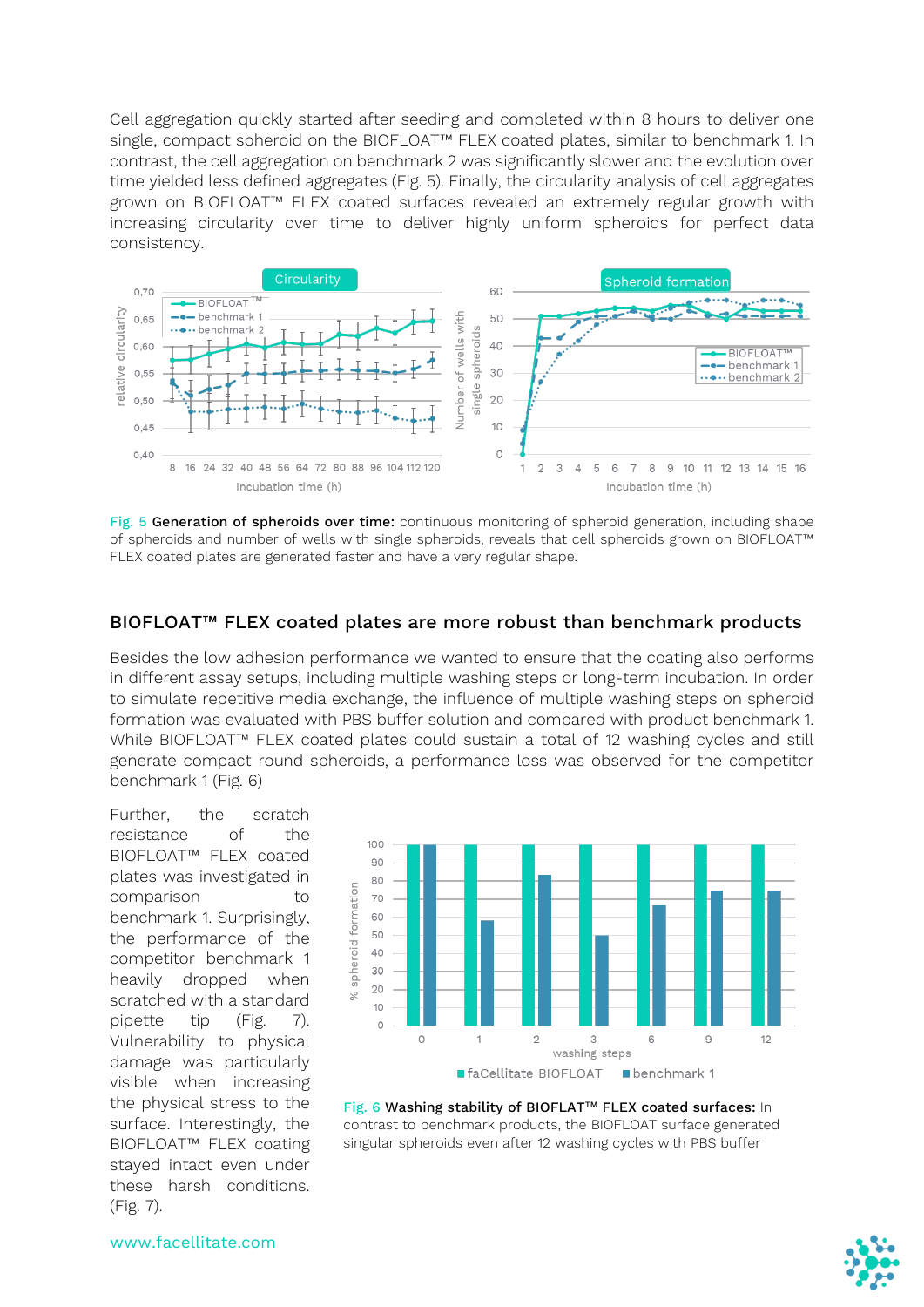

Fig. 7 Scratch resistance of BIOFLAT™ surfaces: In contrast to benchmark products, the BIOFLOAT™ surface can be scratched with a pipette tip or even exposed to stronger physical stress and still generate singular spheroids in all wells.

#### Spheroids grown on BIOFLOAT™ surfaces are well compatible with a broad range of assays

The fibroblast model is well suited to demonstrate the biologically inert character of the on BIOFLOAT™ coating. However, the compatibility of BIOFLOAT™ surfaces with histological methods and high content imaging was demonstrated with HegG2 liver cells, which are relevant models in vitro toxicology.



Fig. 8 Comparison of hanging-drop system and BIOFLOAT coated plates. In both systems spheroids can be formed. On BIOFLOAT™ surfaces the shape of the spheroids are more regular compared to the classical hanging drop system.

In a first step the spheroid formation of HepG2 spheroids in BIOFLOAT™ coated plates was compared to a classical hanging drop system (Fig. 8). As expected, round and regularly shaped spheroids formed on BIOFLOAT™ coated surfaces. In contrast, irregularly shaped aggregates were observed in the hanging drop system.

The characterization of the spheroids was completed by using high content imaging for different ranges of different markers. Changes in mitochondrial mass indicate the loss of total mitochondria or mitochondrial membrane potential, which imply mitochondrial swellings or adaptive responses to cellular energy demands. As expected, no differences in mitochondrial activities were observed compared to other low adhesion systems (Fig. 10). This holds true also for markers which indicate imbalances in the oxidative state such as

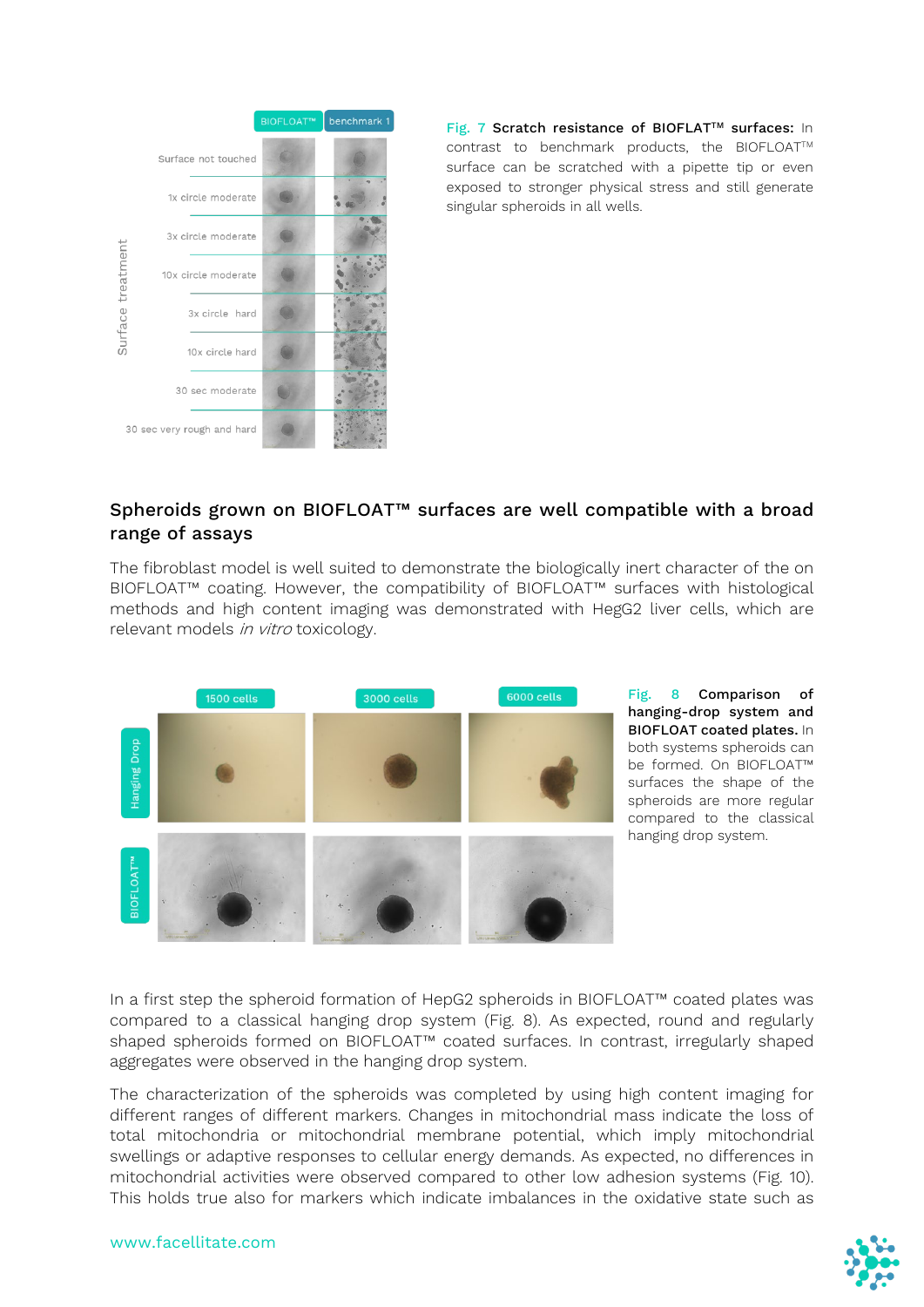oxidative stress and glutathione content. Finally, the ATP levels, which are an indicator for metabolic activity, were comparable to existing systems.

Taken together, this panel of tests demonstrates a comparable behavior for cell spheroids cultivated on BIOFLOAT™ surfaces compared to other spheroid cultivation systems. It is important to note that the BIOFLOAT<sup>TM</sup> system provides improved reproducibility and reliability but the absolute values do not differ from historical data. Ensuring the consistency of old and new data sets enables an easy change between culture systems.



Fig. 9 Comparing historical data for benchmark products regarding spheroid size, DNA structure, mitochondrial mass, mitochondrial membrane potential (MMP), glutathione (GSH) and ATP levels show similar readouts on BIOFLOAT<sup>™</sup> surfaces and benchmark 1. Changing the spheroid system allows for more consistency and stable handling but had no influence on the absolute readout in this assay panel. All parameters were evaluated by microscopy and life stain imaging.

## Conclusion

The goal of this development was to generate a coating solution, which reproducibly passivates plastic and glass surfaces, independently of the geometry. The BIOFLOAT™ FLEX coating solution provides a high flexibility since it stably adsorbs to a broad range of materials without any special coating procedure. The instant adsorption process accelerates the handling and allows for applications, which only require short pipetting steps or passing by the liquid in a flow as given for microfluidic devices or flow cells. At the same time, the coating does not influence the geometry of the device. Although the coating consists of a physically adsorbed monomolecular layer, it is highly robust and resistant to stress factors such as scratching and media changes.

Surfaces coated with BIOFLOAT™ FLEX coating solution are highly cell-repellent and therefore ideally suited for the 3D cell culture of spheroids. In contrast to other low-adhesion

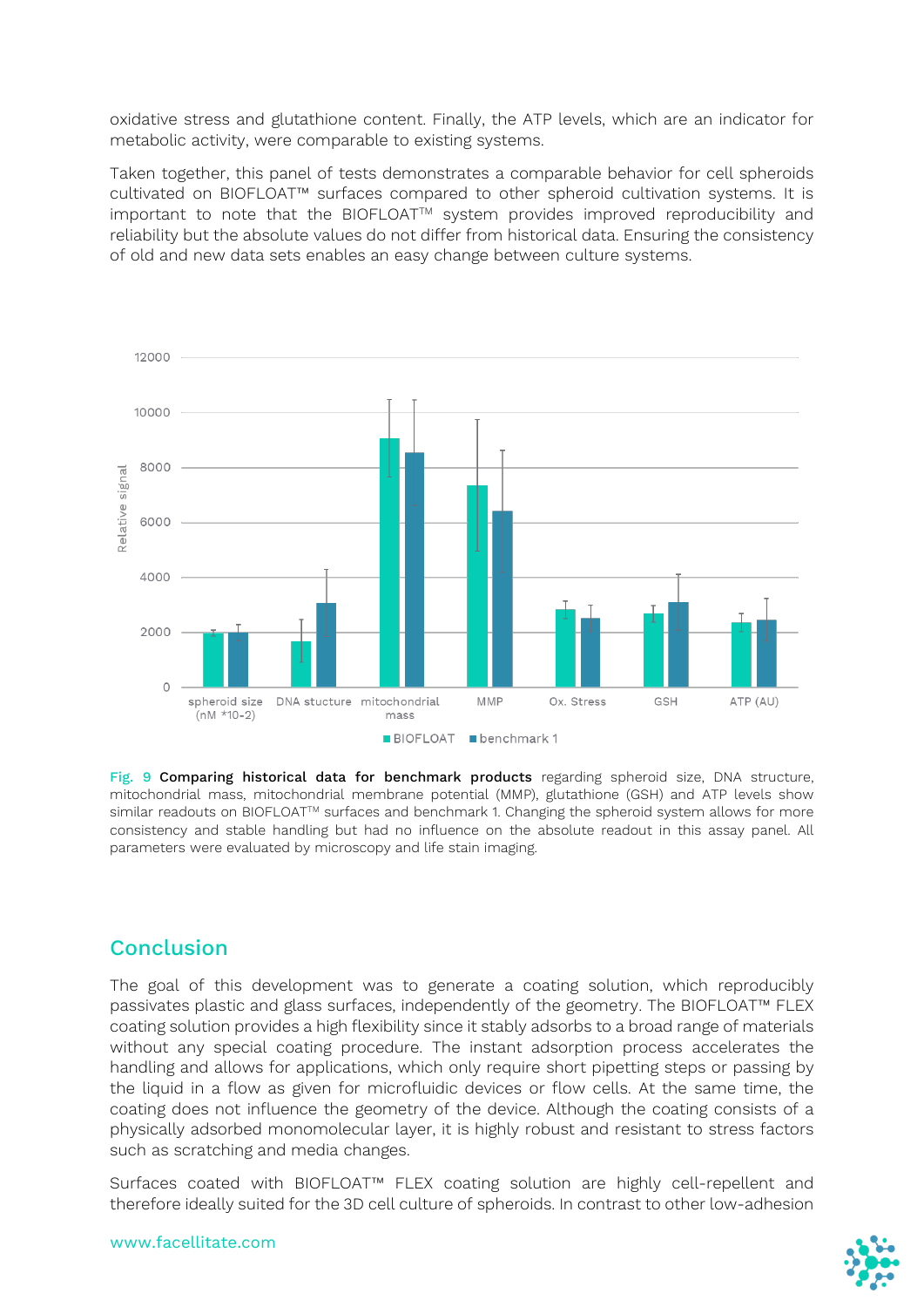surfaces, single, round and compact spheroids are reliably formed on BIOFLOAT<sup>™</sup> FLEX coated surfaces without any remaining interaction points on the surface. Knowing that every well generates such spheroids in each experiment reduces the variably of results and provides reliable data. Most importantly, the rapid generation of spheroids saves time and demonstrates the homogeneous passivation of the surface.

### Methods

#### Quartz-Crystal Microbalance

The surface adsorption (SA) was determined by a Quartz-Crystal Microbalance with dissipation monitoring (QCM-D, a special embodiment of the QCM method) which measures the resonance frequency of a freely oscillating quartz crystal after excitation. The shift in resonance frequency scales inversely proportionally with mass changes at the quartz surface. The SA was calculated from the shift of the 7th overtone of the resonance frequency according to the method of Sauerbrey. The Q-Sense E4 (Biolin Scientific Holding AB) operating system has a mass sensitivity of about 2 ng/cm2. QCM measurements were performed using standard flow-through methods with a flow rate of 50 µL/min at 23°C.

#### Coating procedure

BIOFLOAT™ FLEX coating solution was pipetted into each well (100µl per well) of a U-shaped 96 well plate and incubated at room temperature for 3 min. After incubation, the solution was removed using a standard pipette. After air-drying for 30 minutes for at room temperature, within the laminar flow hood, the plate was immediately used or stored at room temperature for later use.



#### Spheroid analysis

The adherence and spreading behavior of the cells was evaluated using a murine fibroblast cell line, namely BALB- 3T3 (3T3) cells clone A31 (ECACC; Lot No. 03L010, passage 82). Cells were maintained in Dulbecco's Minimal Essential Medium (sourced from Biochrom), supplemented with Newborn Bovine Calf Serum (10 v/v%), 4 mM Glutamine and 1% Penicillin/Streptomycin (PAN Biotech) in T75 flasks with 20 mL medium at 37°C in a 95% humidified atmosphere containing 5%  $CO<sub>2</sub>$  to a confluence of 80-90 %. For the analysis of adherence on different polystyrene surfaces, semi-confluent 3T3 cells from passage 6-15 were trypsinized using Trypsin/EDTA (0,05%/0,02%) in PBS (PAN Biotech), incubated at 37°C and 5%  $CO<sub>2</sub>$  and seeded at approximately 30.000 cells/mL using 200µl per well into polystyrene-based 96 multi well plates.